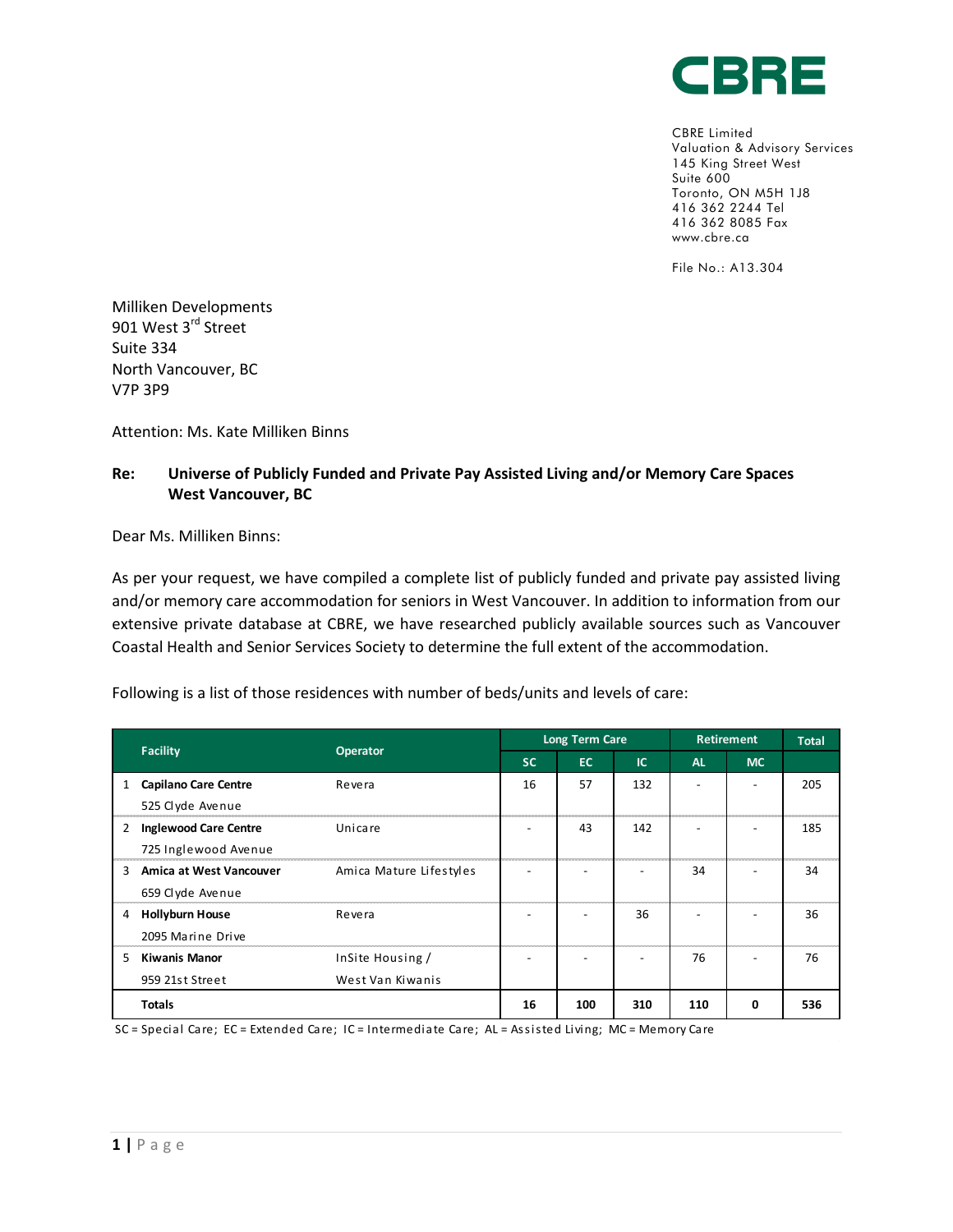

## **Map Showing Location in West Vancouver**

Indexes 1 and 2 are publicly funded long term care facilities. Both provide AL services in accordance with their license (more than 3 services) and offer memory care accommodation and programming.

Indexes 3, 4 and 5 are private pay retirement residences.

Index 3 has a dedicated AL floor containing 34 suites. It is a secure floor that can accommodate seniors with low MC requirements. Specialized programming is not available.

Index 4 contains a total of 36 licensed intermediate care units that can accommodate both physical and cognitive care. Some programming is provided for MC.

Index 5 is a supportive living building containing both funded AL and subsidized private pay suites. The level of care is very low.